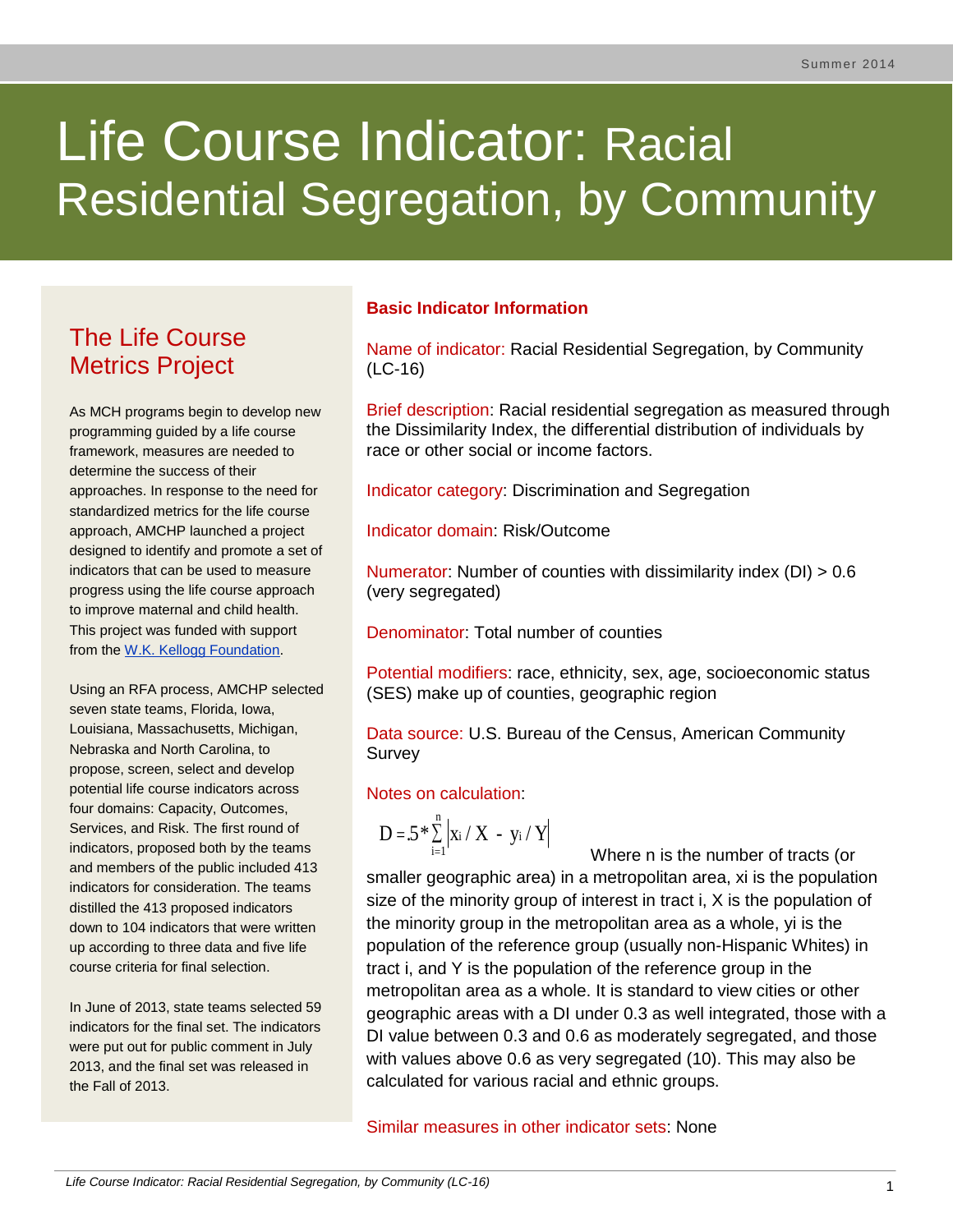# **Life Course Criteria**

#### *Introduction*

In the United States, racial/ethnic disparities across multiple health outcomes continue to persist (45). The failure to fully account for poorer health outcomes in racial/ethnic minority populations through individual-level factors such as genetics and socioeconomic status, highlights the need to look at social and enviromental factors (29). Exposure to neighborhood or community level stressors, such as concentrated poverty, can influence health behaviors, risks, and, in turn, health outcomes (56). Racial residential segregation is the degree to which two or more racial groups live separately from one another in a geographic area (62). Racial residential segregation creates differential exposure to neighborhood stressors (29), making this indicator a marker for racial and urban inequality. Racial residential segregation in U.S. metropolitan areas has often emphasized segregation between Black and White households.Segregation may be generated by Black self-segregation, collective action to exclude Black households from White neighborhoods, or individual moves by White households away from integrated neigborhoods [\(46\)](#page-6-1). While segregation is generally associated with negative outcomes, some studies have demonstrated positive effects, perhaps shielding residents from the impacts of racism, stimulating healthy social networks, or promoting political solidarity [\(13,](#page-6-2) [14\)](#page-6-3).

The racial residential segregation indicator is consistent with current life course science; the effects of discrimination contribute to cumulative exposure over the life course [\(1-3\)](#page-6-4) and across a number of health outcomes.. Racial residential segregation affects health outcomes through a variety of pathways including constraining the socioeconomic advancement of minority groups by limiting education quality and employment, as well as by diminishing the benefits of home ownership because disadvantaged neighborhoods have lower school quality, fewer job opportunities, and diminished property values [\(25\)](#page-7-0). Additionally, racial residential segregation increases the exposure of minority groups to unfavorable neighborhood environments, including crime, environmental hazards, inferior municipal services, and food deserts (25). While neighborhood conditions may influence health outcomes in all age groups, exposure to neighborhood disadvantage during childhood may be particularly harmful, as the effects of this exposure may continue into adolescence and adulthood [\(27,](#page-7-1) 41). Minority children have limited access to neighborhoods with opportunities such as good schools and after-school programs, safe streets and playgrounds, and positive role models [\(27\)](#page-7-1).

Many have hypothesized that racial discrimination may play a large role in disparities in birth outcomes in the United States (59,60,61). While poverty is a significant contributor to racial and ethnic disparities in birth outcomes, higher SES does not confer the same protection for Black women as for White women [\(12\)](#page-6-5). While research on infant mortality and racial residential segregation has produced mixed results, possibly due to the complex, multidimensional nature of racial residential segregation, studies have found positive associations between segregation and maternal smoking as well as low birth weight among Black women. Racial residential segregation is associated with unequal access to health care resources including health care settings and quality of treatment [\(25\)](#page-7-0). A study in Milwaukee, WI found Black mothers, regardless of income level, were almost eight times as likely as all White mothers to have inadequate prenatal care, which may have in part been due to living in less desirable areas than White mothers (61).

#### *Implications for equity*

The origins and persistence of U.S. racial residential segregation are rooted in manifestations of discrimination and racism (25,45,46), making this indicator a potential marker of institutionalized racism. Patterns of segregation among Black residents in the United States remain the highest of all racial/ethnic groups and higher than levels of economic segregation [\(38\)](#page-7-2). Though recent national trends suggest that patterns of Black/White segregation have declined between 1980 and 2000, the declines occurred in areas with small Black populations, such as Portland, OR; whereas levels of high segregation in Northeastern and Midwestern metropolitan areas like New York City and Milwaukee have not abated over time[\(40\)](#page-7-3). One way to quantify racial residential segregation is to examine the evenness of the distribution of the subject population using the Dissimilarity Index (DI). In the United States, non-Hispanic Black residents had an average level of Black residential DI of 0.67 in 2000 (values above 0.6 are considered very segregated), compared with Hispanics (DI = .52) and those who are foreign-born (DI = .44) [\(30\)](#page-7-4). The dissimilarity index also may be used to examine segregation by income, e.g., residential segregation of the poor from the affluent. However, segregation by income level appears to be much lower than segregation by either race or ethnicity [\(11\)](#page-6-1).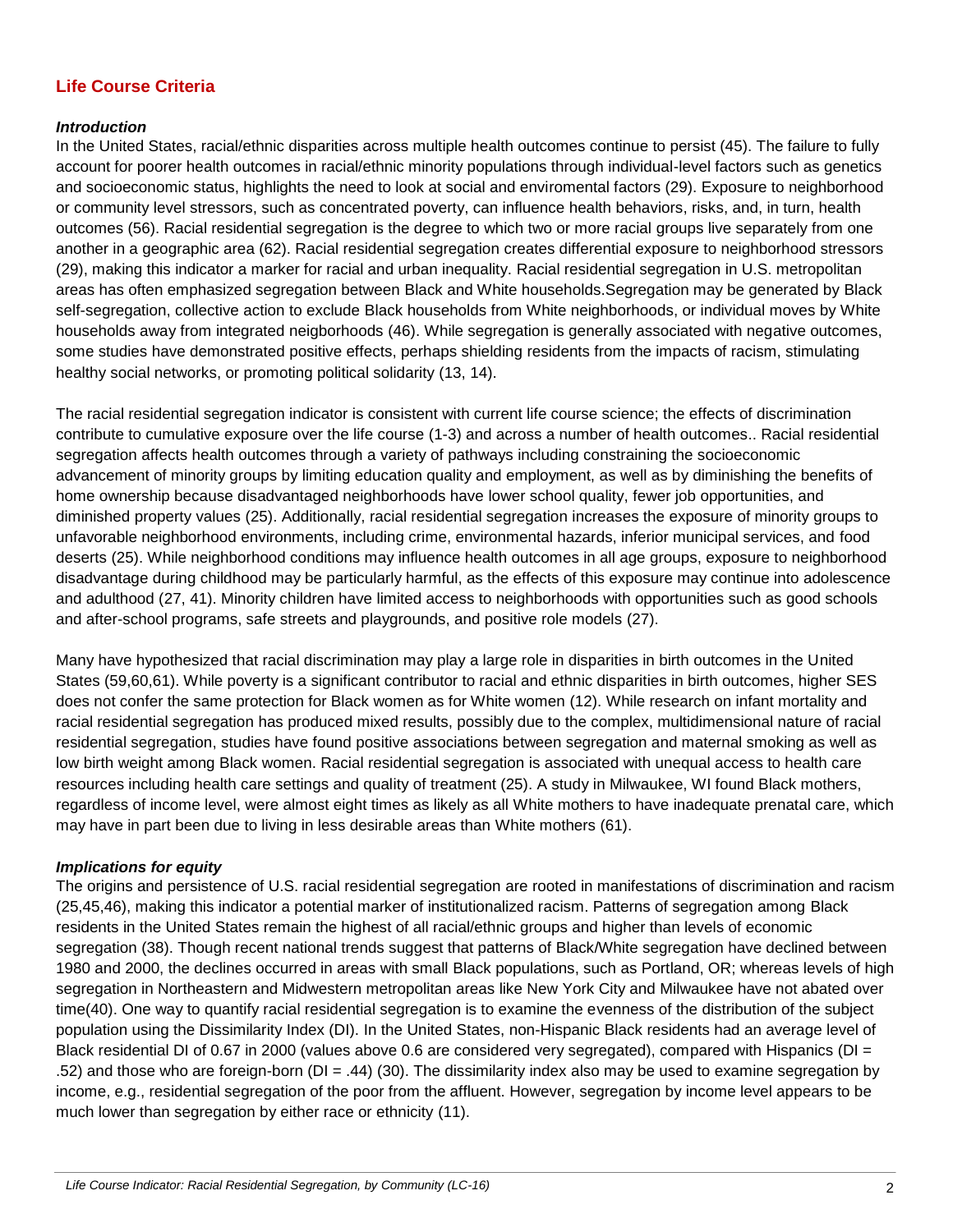Similar trends in racial residential segregation hold true when looking specifically at children. Black and Latino children consistently live in more disadvantaged neighborhoods than White children, even the worst-off White children[\(25\)](#page-7-0). About 74 percent of poor Black children and 60 percent of poor Hispanic children live where poverty rates are higher than those found in the neighborhoods of the worst-off poor White children[\(25\)](#page-7-0). Further, less common among White children, a large fraction of Black and Latino children consistently experience "double jeopardy," living in poor families and in poor neighborhoods [\(25\)](#page-7-0). Children living in and educated in predominantly poor neighborhoods have lower health literacy compared to those in White communities [\(26,](#page-7-5) 37). Minority children manifest higher rates of asthma, elevated lead levels, and learning disabilities [\(27\)](#page-7-1). Neighborhood factors, such as pervasive violence common in low-income communities, also are associated with high rates of obesity, accidental death and increased susceptibility to infectious diseases in youth[\(2\)](#page-6-6). Racism negatively affects the psychosocial development of racial/ethnic minority children and is associated with lower self-efficacy and higher levels of hopelessness in Black male adolescents; these feelings can lead to both internalized behavior, such as anxiety, depression, and withdrawal, and externalized behavior, such as anger and aggression (47,48,49).

According to Williams & Collins (2001), segregation is a main source of racial and ethnic differences in SES because segregation has truncated socioeconomic mobility for non-Hispanic Black residents, which has in turn created inequitable access to education and employment opportunities (45). Racial residential segregation also exposes minority populations to environmental conditions that impact health (e.g., health care access, healthy food or physical activity)and contribute to racial/ethnic health disparities(45). Policies employed by federal housing, neighborhood organizations, banking institutions, and the real estate industry that deliberately discriminated by race historically restricted non-Hispanic Black residents to undesirable locations(45). Although these policies are now illegal, racism continues to operate internally, interpersonally, and institutionally to contribute to poorer health outcomes [\(16-23\)](#page-6-7) and to likely account for part of the socioeconomic disadvantage in which many people from certain ethnic and racial groups are concentrated (23, 28).

#### *Public health impact*

While it is difficult to predict what actual outcomes may result from changes in racial residential segregation, a decrease in the amount of segregation may result in a decrease in a variety of public health indicators, as illustrated below. Research has linked segregation with higher rates of all-cause adult and infant mortality (29). Positive changes in health may differ based on a multitude of characteristics such as age, gender, socioeconomic status, etc. It is, however, also important to remember some of the potentially protective outcomes associated with segregation mentioned above[\(15\)](#page-6-8).

A goal of the U.S. Department of Health and Human Services' *Healthy People 2020* initiative is "to achieve health equity, eliminate disparities, and improve the health of all groups"(50). Reducing racial residential segregation could potentially reduce health disparities through decreasing racial/ethnic socioeconomic disparities and improving conditions in the physical and social environment (45). Economic mobility is affected by access to schools in youth and employment opportunities in adults. Due to the high correlation between poverty concentration and racial residential segregation, public schools highly populated with Black and Hispanic children are often also highly populated with low-income children and cannot afford to put the same resources into school quality as middle-class and high-income communities (45). Segregated, high minority population schools have lower test scores, fewer students in advanced placement courses, more deteriorated buildings, higher dropout rates, and higher levels of teen pregnancy when compared to schools in middle-class areas (45). As an adult, racial residential segregation, particularly in urban areas, can limit employment opportunities through a lack of high-paying, entry level jobs in urban, Black neighborhoods as well as through social isolation from positive employment role models and networking opportunities (46). Differences in SES account for portions of health disparities between black and white adults. Overall, Black adults are more likely to experience activity limitations due to chronic conditions and to rate their health as fair or poor compared to whites. However, when these indicators are stratified by economic status, the rates of both activity limitations and fair or poor health ratings are nearly equal between race groups (45).

Racial residential segregation contributes to poor health in minority populations, not just through SES differences but also through neighborhood effects (45,51). Differences in quality of neighborhood exist at all SES levels between Black and White families (45). Segregated, urban residential areas are less conducive to health due to reduced access to civic services, substandard housing conditions, higher exposure to pollutants and allergens, and reduced access to high-quality medical care (45). Reducing racial residential segregation could lead to creation of environments more conducive to the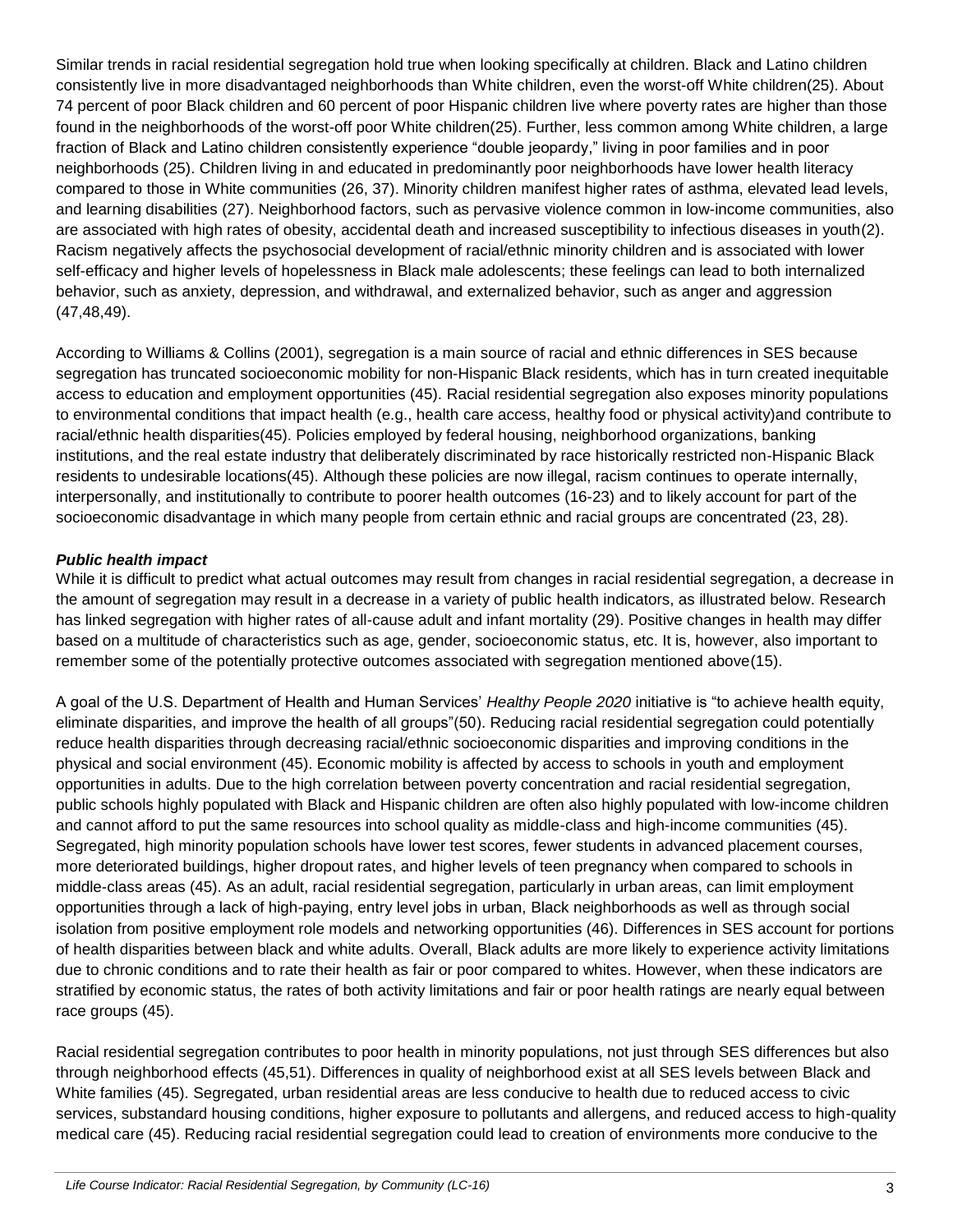practice of healthy behaviors in racial/ethnic minority groups. Lack of recreational facilities and personal safety concerns limit physical exercise in economically disadvantaged areas (45). Communities with high concentrations of minority populations are exposed to more targeted advertising by tobacco and alcohol companies and the stressors of these neighborhoods may also make residents more susceptible to using these products (45).

The positive effects on actual health outcomes gained by reducing racial residential segregation may vary by demographic characteristics. A study examining gender when assessing the impacts of racial residential segregation found while there was no relationship between segregation and obesity among men, the same does not hold true for women. Among Black women, in age-, nativity-, and metropolitan demographic-adjusted models, high segregation was associated with a 1.29 (95 percent confidence interval (CI): 1.00, 1.65) times higher obesity prevalence than was low segregation; medium segregation was associated with a 1.35 (95 percent CI: 1.07, 1.70) times higher obesity prevalence [\(15\)](#page-6-8). Such data suggests that reducing racial residential segregation could lead to a decrease of obesity among Black women. Similar trends may hold true for breast cancer. Breast cancer mortality disparities were largest in racially mixed tracts located in high metropolitan statistical area (MSA)/micropolitan statistical area (MiSA) segregation areas (RR = 2.06, 95 percent CI 1.70, 2.50). For Black but not White women, as MSA/MiSA racial residential segregation increased, there was an increased risk for breast cancer mortality (HR = 2.20, 95 percent CI 1.09, 4.45). In this particular study, for all-cause mortality, MSA/MiSA segregation was not a significant predictor, but increasing tract percent black population was associated with increased risk for white but not Black women (HR 1.29, 95 percent CI 1.05, 1.58)[\(33\)](#page-7-6).

When specifically considering an older population, a decrease in racial residential segregation may lead to a decrease in major decline and death. Sudano, et al found that after adjusting for demographic characteristics, residence in low, moderate and high location quotient for racial residential segregation (LQRRS) census tracts was associated with greater likelihood of major decline/death compared to those in minimal LQRRS tracts[\(43\)](#page-8-0).

#### *Leverage or realign resources*

Issues of racial residential segregation traditionally rest outside of the public health domain, landing more frequently in the fields of housing and civil liberties. A wider range of sectors are now involved in such issues, including but not limited to representatives from: public health, food policy and justice, environmental justice, and urban planners. Discrimination takes many forms and may occur at multiple levels [\(8\)](#page-6-9), impacting all facets of the socioecological model (i.e., individual, interpersonal, organizational, community, and public policy levels) [\(1,](#page-6-4) [2\)](#page-6-6) and therefore the potential to leverage or realign resources is high. Reducing racial residential segregation will be a complex, long-term process, indicating there also is need for interventions that reduce the negative health impacts of segregation in the short term.

The Fair Housing Act of 1968 makes it illegal to discriminate when renting, selling, or negotiating for housing according to race, color, national origin, religion, sex, or familial status (54). Although the degree of differential treatment of Black buyers compared to White buyers by the real estate industry has declined since the Fair Housing Act, multiple studies indicate Black buyers face continued subtle discrimination by real estate agents and access to mortgages (46). Anyone who believes their rights under this act have been violated can file a complaint with the U.S. Department of Housing and Urban Development (HUD) through a Housing Discrimination Complaint Form available on the [HUD website](http://portal.hud.gov/hudportal/HUD?src=/topics/housing_discrimination) (54).

Federal housing programs are a key partner in addressing this indicator. The federal Housing Choice Voucher Program, formerly known as Section 8, provides subsidized housing vouchers to low-income families with the goal of allowing poor families to move out of high-poverty, predominantly Black neighborhoods (52). Although the HUD has tried to make vouchers acceptable to private landlords and has encouraged housing authorities to spread vouchers over a range of neighborhoods (52), beneficiaries of the program have often ended up limited in housing choices to areas of high economic and racial segregation (53). Housing mobility programs that work in conjunction with the Housing Choice Voucher Program can assist in eliminating barriers to using vouchers in higher opportunity urban neighborhoods and suburban communities. The Baltimore Housing Mobility Program aims to expand fair housing choice among recipients of the Housing Choice Voucher Program through financial counseling, housing counselors, and employment and transportation assistance (53). Since 2003 the Baltimore Housing Mobility Program has helped 1,522 families move to low-poverty, racially integrated suburban and city neighborhoods (53). Families in the program have experienced drastic changes in neighborhood quality, school quality, and enhanced quality of life (53). Nearly 80 percent of the Baltimore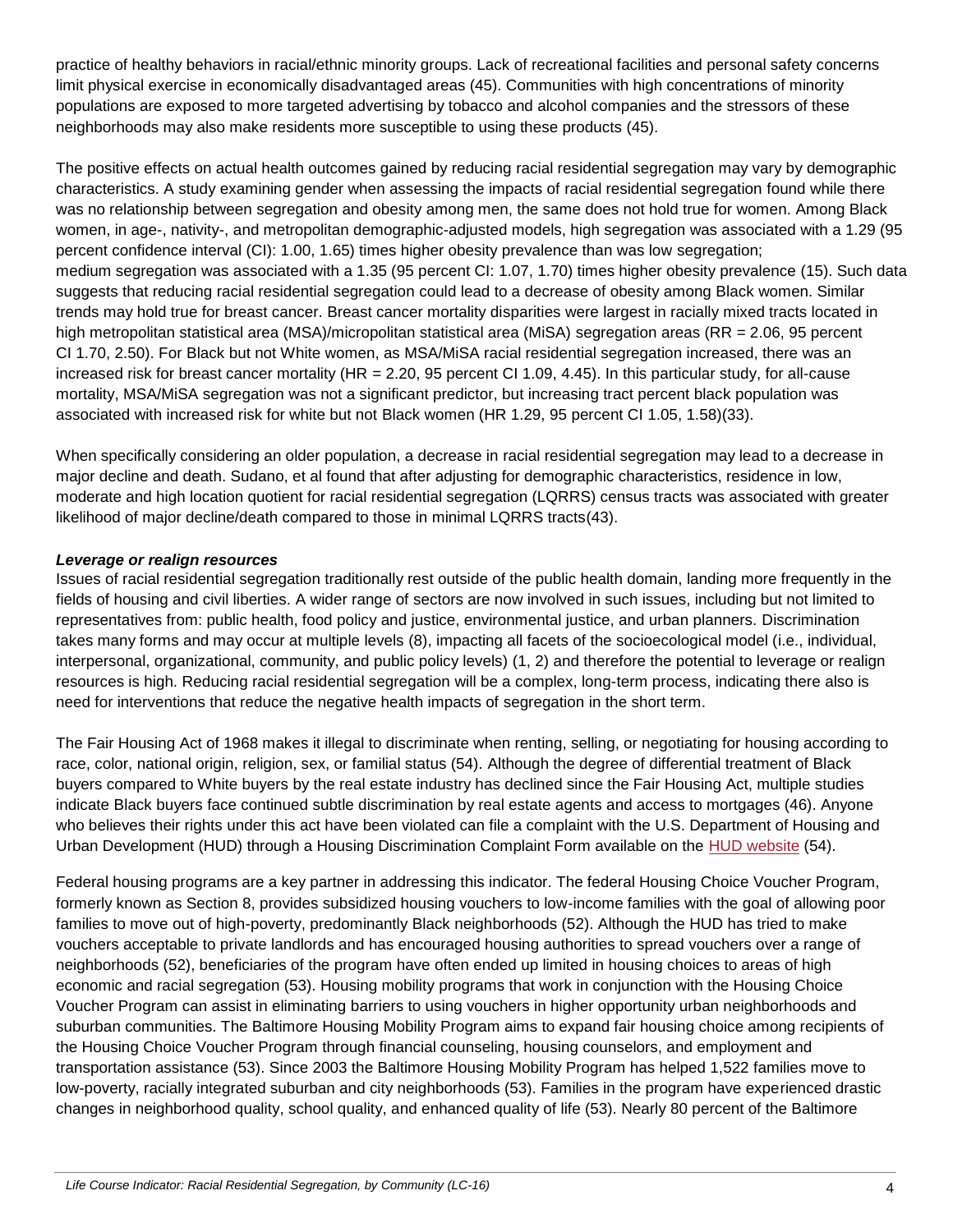Housing Mobility Program participants said they felt safer, more peaceful, and less stress after their move, while nearly 60 percent felt more motivated and nearly 40 percent felt healthier (53).

Addressing issues such as health care access, healthy food availability, and living wage jobs in areas of high racial residential segregation could work to reduce negative health outcomes resulting from segregation. A possible intervention to address health service availability in high minority population communities is increasing federally qualified health centers (FQHC) in these neighborhoods. Ko et al. found that in 2000, counties with a high non-White dissimilarity index and a high percentage of minority residents were more likely to have a federally qualified health center (FQHC). When the addition of new FQHCs from 2000 to 2007 was examined, the effects of both poverty and non-white dissimilarity indices were positive and significant [\(26\)](#page-7-5). Residential segregation likely produces geographic segregation of health services, such that provider mal-distribution may explain the association between residential segregation and FQHC supply. Metropolitan areas that fail to achieve greater integration of poor and minority communities may require FQHCs to compensate for provider shortages [\(29\)](#page-7-7).

An example of food policy work intersecting with racial residential segregation is the Pennsylvania Fresh Food Financing Initiative which provides economic incentives for supermarket chains to locate in underserved low and middle-income communities by providing financing options for them from a combination of public and private funds[\(26\)](#page-7-5). The program aims not only to provide healthy food to low-wealth communities but also to create living wage jobs and train a qualified workforce. In 2010, more than 88 fresh food projects had been financed throughout Pennsylvania and were expected to bring 5,023 jobs into these communities (55).

#### *Predict an individual's health and wellness and/or that of their offspring*

The association between racial discrimination and poor physical and mental health outcomes, morbidity, and mortality has been solidly established in the general population [\(4-8\)](#page-6-10). Racial residential segregation has implications for the health of individuals at various points in their lives. Experiences of different forms of perceived discrimination, whether racial or other, contribute to poor health outcomes via multiple physiological and psychological mechanisms, such as impaired immune function, chronic activation of the hypothalamic-pituitary-adrenal axis, lowered perceived self-efficacy, as well as an increase in risk-taking and unhealthy behaviors [\(6,](#page-6-11) [24\)](#page-7-8). A study examining residential segregation and mortality in 107 U.S. major cities found racial isolation was directly related to all-cause mortality for Black adults even after adjusting for SES. There also are associations of racial residential segregation on health at critical periods in life with the potential for impact on the health of future generations. For example, studies focusing on smoking, specifically smoking behaviors and smoking during pregnancy, both demonstrated a positive association between segregation and smoking (25,59). A 2011 study found a composite measure of segregation had a positive predictive relationship with low birth weight for Black and Hispanic infants, as well as mortality for Black infants (58). There also is evidence that racial residential segregation impacts the health of individual at critical transitional life stages, such as adolescents. Voucher-induced moves to lower poverty neighborhoods benefited adolescent girls' mental health but harmed the mental health of adolescent boys, particularly when they had baseline health/ developmental issues or a recent history of violent crime victimization [\(31,](#page-7-9) [32\)](#page-7-10).

Even at comparable levels of access, racial and ethnic minority groups may receive poorer quality health care than their White counterparts [\(34\)](#page-7-11). Black pregnant women are less likely to receive medical advice, common prenatal treatments, and information about health risks and complications [\(35,](#page-7-12) [36\)](#page-7-13). Lack of cultural sensitivity by providers at multiple levels continues to be a major issue in efforts to address discrimination and its consequences. Recent research suggests racial residential segregation is an important factor in place-based health care disparities. Where health care organization, financing, and availability are all related to community socioeconomic conditions, urban, poor neighborhoods do not have the health care infrastructure of middle-class to upper-class suburban neighborhoods (57). Health care institutions for the poor and uninsured serving segregated, disadvantaged neighborhoods have higher rates of adverse patient safety events (such as retained surgical objects, postoperative sepsis, and catheter-related bloodstream infection) and limited resources (57,63).

Institutional forms of racism are also evident outside the health care setting. The unequal distribution of resources, especially financial resources, is evident across the United States and can account for a substantial proportion of the racial and ethnic variation in health outcomes. Institutionalized racism, as evidenced by racial residential segregation, is still in existence, and Black families remain the most highly segregated racial group regardless of SES [\(30,](#page-7-4) [39\)](#page-7-14). Neighborhood segregation leads to a concentration of crime, poverty, overcrowding, pollution, and decreases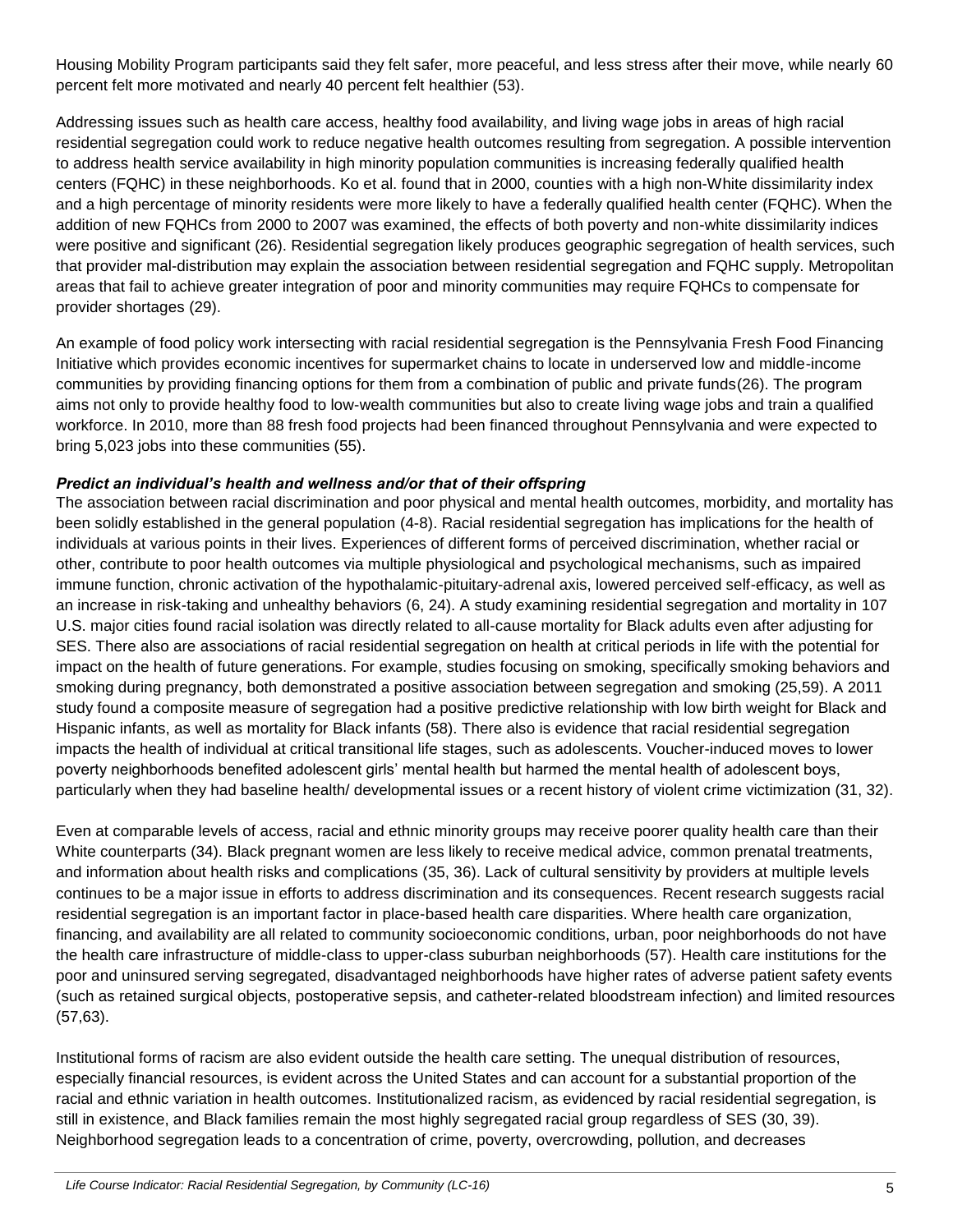opportunities for quality education, employment, health care, parks, and healthy food options [\(42\)](#page-8-1). Different dimensions of segregation may have a differential impact on health outcomes [\(44\)](#page-8-2), however, given that segregation itself is a multifactorial construct (e.g., clustering may represent social capital or social support factors that may be beneficial vs. detrimental to health).

# **Data Criteria**

#### *Data availability*

The American Community Survey (ACS) is an ongoing nationwide survey that collects and provides data annually on demographic, social, economic, and housing in the United States. The survey is administered by the U.S. Census Bureau and replaced the decennial census long form starting in 2010. The ACS is sampled each year, resulting in three million addresses selected and approximately two million final interviews. However, the sample drawn is substantially smaller than the one used for the previous Census long form; as a result, data must be pooled across years in order to provide reliable estimates for some geographic unites. The ACS provides yearly estimates for all states, as well as all cities, counties, metropolitan areas, and population groups of 65,000 people or more. For smaller areas, multiple survey years are combined to obtain reliable estimates: three survey years in areas with 20,000 to 65,000 people, and five survey years in areas with fewer than 20,000 people. ACS data are released the year following the year in which they were collected, making the estimates extremely timely. Data are available for all states and available in all 51 jurisdictions.

The data utilized to calculate the indicators are widely available, for every state and for varying geographies (i.e., census tract, zip code tabulation area, county, place or city-level), based on U.S. Census data. The necessary data files must be downloaded and the indicator requires calculation.

#### *Data quality*

Since the ACS is a sampled survey, there is uncertainty in the estimates. The Census Bureau takes steps to minimize the error associated with non-sampling error (reporting, coding, sampling frame, survey questionnaires, non-response, and interviewer bias) through the use of trained interviewers and careful review of all questionnaire design, sampling, and analytic steps. In addition, the Census Bureau began releasing margin of error data for ACS estimates starting in 2006; these estimates allow data users to calculate 90 percent confidence limits for all point estimates released from the ACS.

To account for the complex sampling design, the ACS employs an equally complex weighting scheme. The weighting process is well-documented in the survey methodology handbook, accessible on the web. Response rates for the ACS are calculated for housing units and group quarters (person). From 2000 to 2011, the housing unit response rate ranged from a low of 93.1 percent in 2004 to a high of 98 percent in 2009. Between 2006 and 2011, the group quarter response rate ranged from a low of 97.4 percent in 2006 to a high of 98 percent in 2008 and 2009. The quality of the data is excellent and consistent across all jurisdictions. Reliability is high. Sensitivity, specificity, positive predictive value and negative predictive value will vary by outcome of interest.

While different measures can capture certain aspects of segregation, none of them alone is sufficiently robust to depict segregation comprehensively and we must consider the modifiable areal unit problem (MAUP) in segregation examination [\(9\)](#page-6-12). Both empirical and simulation results have shown that it is sensitive to scale and zoning. Wong (2008) has shown that dissimilarity may increase when the size of the enumeration unit becomes smaller and using smaller areal units produces relatively high segregation measures (9).

#### *Simplicity of indicator*

There are at least 20 different indices that can be used to examine segregation. These have been classified by Massey and Denton into five key dimensions of segregation: 1. evenness, 2. exposure, 3. concentration, 4. centralization, 5. clustering. Evenness involves the differential distribution of the subject population, exposure measures potential contact, concentration refers to the relative amount of physical space occupied, centralization indicates the degree to which a group is located near the center of an urban area, and clustering measures the degree to which minority group members live disproportionately in contiguous areas. Within each dimension, there are numerous indices that may be employed.

One of the most common measures of Evenness is the Dissimilarity Index, calculated as: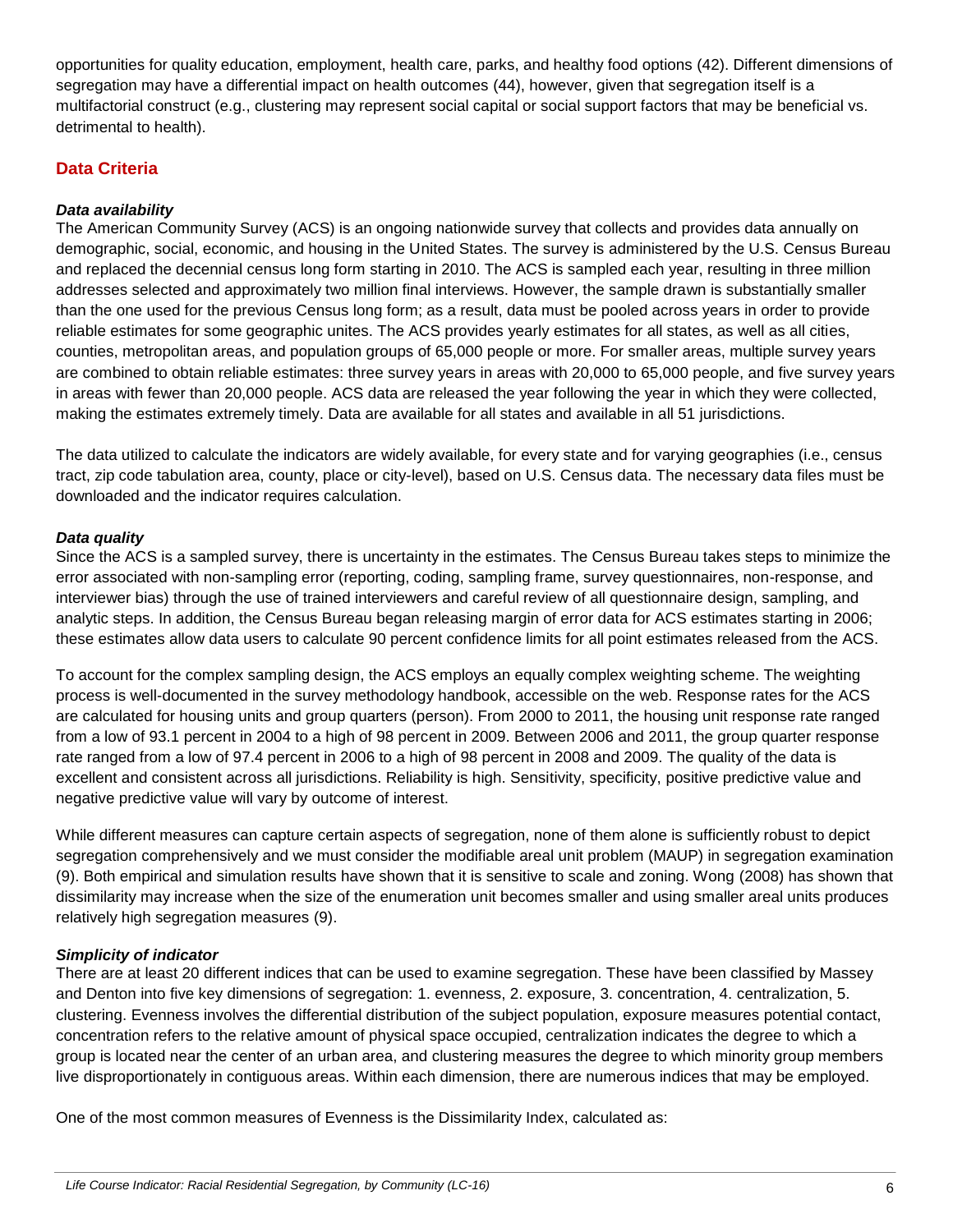$$
D = 5 * \sum_{i=1}^n \left| x_i \mathbin{/} X \ - \ y_i \mathbin{/} Y \right|
$$

Where n is the number of tracts (or smaller geographic area) in a metropolitan area,  $x_i$  is the population size of the minority group of interest in tract i, X is the population of the minority group in the metropolitan area as a whole, y<sub>i</sub> is the population of the reference group (usually non-Hispanic Whites) in tract i, and Y is the population of the reference group in the metropolitan area as a whole.

This indicator is not very simple to calculate across geographic regions, but simplicity is improved with appropriate code. This indicator may be calculated at different geographies and averaged up to state level (e.g., at census tract level, then average across counties and then state; or at county-level and average across state). Depending on the intended application, it may make more sense to calculate the indicator at the census tract level, which would entail using five-year ACS estimates; a county level calculation could be done annually. The ability to explain the meaning of the indicator is moderate.

#### <span id="page-6-4"></span>**References**

1. Carty DC, Kruger DJ, Turner TM, Campbell B, DeLoney EH, Lewis EY. Racism, health status, and birth outcomes: results of a participatory community-based intervention and health survey. J Urban Health 2011;88(1):84-97.

<span id="page-6-6"></span>2. Dominguez TP. Race, racism, and racial disparities in adverse birth outcomes. Clin Obstet Gynecol 2008;51(2):360-70.

3. Messer LC, Vinikoor LC, Laraia BA, Kaufman JS, Eyster J, Holzman C, et al. Socioeconomic domains and associations with preterm birth. Soc Sci Med 2008;67(8):1247-57.

<span id="page-6-10"></span>4. Williams D, Neighbors H, Jackson J. Racial/ethnic discrimination and health: findings from community studies. American journal of public health 2008;98(Supplement 1):S29.

5. Borrell LN, Jacobs DR, Williams DR, Pletcher MJ, Houston TK, Kiefe CI. Self-reported Racial Discrimination and Substance Use in the Coronary Artery Risk Development in Adults Study. American Journal of Epidemiology 2007;166(9):1068-1079.

<span id="page-6-11"></span>6. Mays VM, Cochran SD, Barnes NW. Race, race-based discrimination, and health outcomes among African-Americans. Annual Review of Psychology 2007;58:201-225.

7. Gee G, Spencer M, Chen J, Yip T, Takeuchi D. The association between self-reported racial discrimination and 12-month DSM-IV mental disorders among Asian Americans nationwide. Social Science & Medicine 2007;64(10):1984-1996.

<span id="page-6-9"></span>8. Williams D, Mohammed S. Discrimination and racial disparities in health: evidence and needed research. Journal of behavioral medicine 2009;32(1):20-47.

<span id="page-6-12"></span>9. Wong DWS. Spatial dependency of segregation indices. The Canadian Geographer/Le Géographe canadien 2008;41(2):128-136.

<span id="page-6-0"></span>10. Massey DS, Denton NA. American Apartheid: Segregation and the Making of the Underclass. American Journal of Sociology 1990;96(2):329.

<span id="page-6-1"></span>11. Massey DS. Residential Segregation and Neighborhood Conditions US Metropolitan Areas. In: Smelser NJ, Wilson WJ, Mitchell F, editors. American Becoming: Racial Trends and Their Consequences. Washington, DC: National Academy Press; 2001.

<span id="page-6-5"></span>12. Lu MC, Halfon N. Racial and Ethnic Disparities in Birth Outcomes: A Life-Course Perspective. Maternal and Child Health Journal 2003;7(1):13-30.

<span id="page-6-2"></span>13. Osypuk TL, Acevedo-Garcia D. Beyond individual neighborhoods: A geography of opportunity perspective for understanding racial/ethnic health disparities. Health Place 2010;16(6):1113-1123.

<span id="page-6-3"></span>14. Laveist TA. The Political Empowerment and Health-Status of African-Americans - Mapping a New Territory. American Journal of Sociology 1992;97(4):1080-1095.

<span id="page-6-8"></span>15. Kershaw KN, Albrecht SS, Carnethon MR. Racial and ethnic residential segregation, the neighborhood socioeconomic environment, and obesity among blacks and mexican americans. Am J Epidemiol 2013;177(4):299-309.

<span id="page-6-7"></span>16. Brown TN, Williams DR, Jackson JS, Neighbors HW, Torres M, Sellers SL, et al. "Being black and feeling blue": the mental health consequences of racial discrimination. Race and Society 2000;2(2):117-131.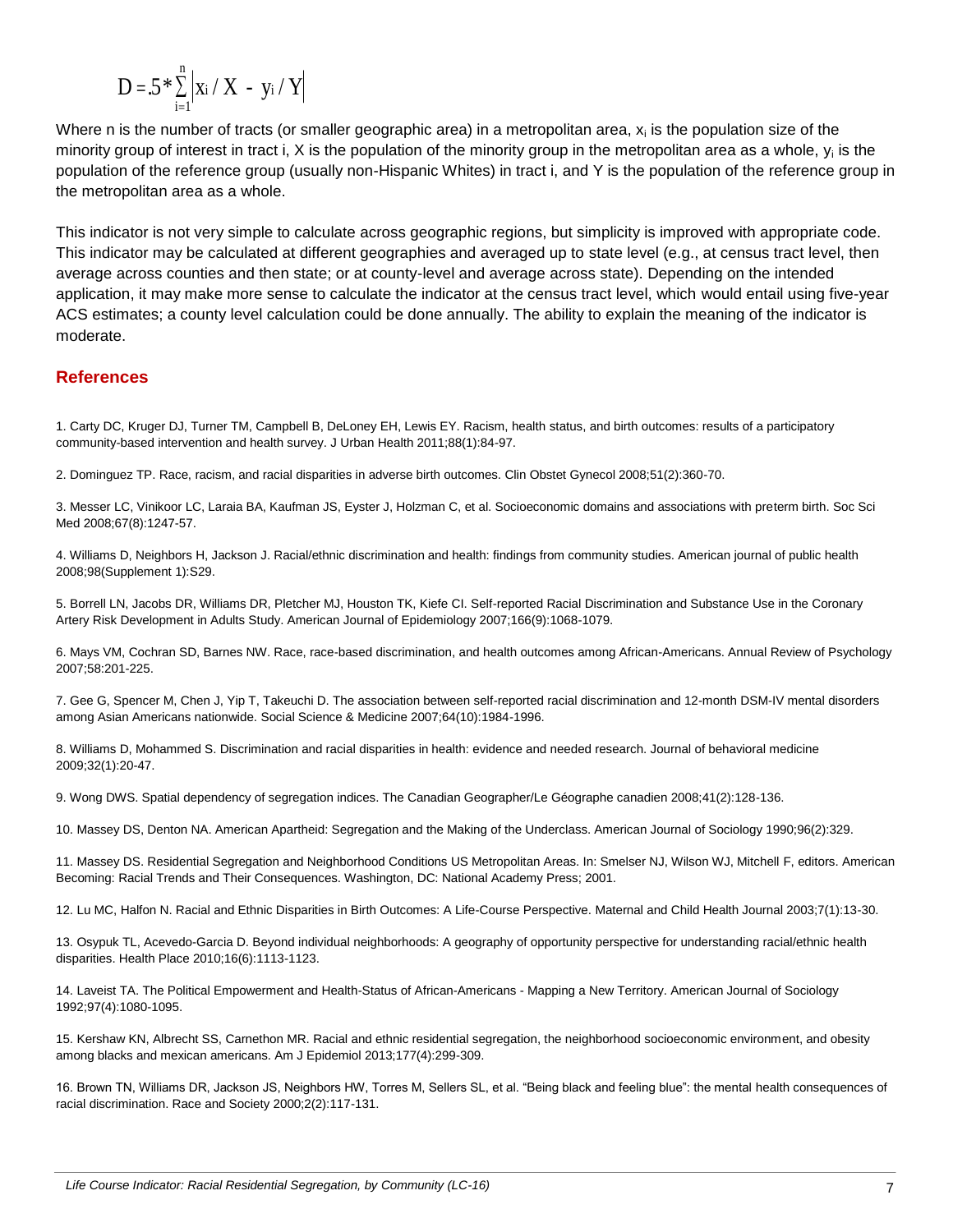17. Karlsen S, Nazroo JY. Relation Between Racial Discrimination, Social Class, and Health Among Ethnic Minority Groups. American journal of public health 2002;92(4):624-631.

18. Krieger N. Epidemiology, racism, and health: the case of low birth weight. Epidemiology 2000;11(3):237.

19. Krieger N. Does racism harm health? Did child abuse exist before 1962? On explicit questions, critical science, and current controversies: an ecosocial perspective. Journal Information 2003;93(2).

20. Krieger N. Stormy weather: race, gene expression, and the science of health disparities. American journal of public health 2005;95(12):2155.

21. Krieger N, Sidney S. Racial discrimination and blood pressure: the CARDIA Study of young black and white adults. American journal of public health 1996;86(10):1370-1378.

22. Krieger N, Sidney S, Coakley E. Racial discrimination and skin color in the CARDIA study: implications for public health research. Coronary Artery Risk Development in Young Adults. American journal of public health 1998;88(9):1308-1313.

23. Krieger N. Discrimination and Health. In: Berkman LK, I., editor. Social Epidemiology. Oxford: Oxford University Press; 2000. p. 36-75.

<span id="page-7-8"></span>24. Sanders-Phillips K, Settles-Reaves B, Walker D, Brownlow J. Social inequality and racial discrimination: Risk factors for health disparities in children of color. Pediatrics 2009;124(Supplement 3):S176-S186.

<span id="page-7-0"></span>25. Acevedo-Garcia D, Osypuk TL, McArdle N, Williams DR. Toward a policy-relevant analysis of geographic and racial/ethnic disparities in child health. Health Affairs 2008;27(2):321-333.

<span id="page-7-5"></span>26. Ko M, Ponce NA. Community Residential Segregation and the Local Supply of Federally Qualified Health Centers. Health Serv Res 2013;48(1):253- 270.

<span id="page-7-1"></span>27. Acevedo-Garcia D, McArdle N, Osypuk TL, Lefkowitz B, Krimgold BL. Children Left Behind: How Metropolitan Areas Are Failing America's Children diversitydata.org: Harvard School of Public Health Center for the Advancement of Health; 2007.

28. Nazroo JY. Genetic, cultural or socio‐economic vulnerability? Explaining ethnic inequalities in health. Sociology of Health & Illness 1998;20(5):710- 730.

<span id="page-7-7"></span>29. White K, Borrell LN. Racial/ethnic residential segregation: Framing the context of health risk and health disparities. Health & Place 2011;17(2):438- 448.

<span id="page-7-4"></span>30. Iceland J, Scopilliti M. Immigrant residential segregation in US metropolitan areas, 1990–2000. Demography 2008;45(1):79-94.

<span id="page-7-9"></span>31. Osypuk TL, Schmidt NM, Bates LM, Tchetgen-Tchetgen EJ, Earls FJ, Glymour MM. Gender and Crime Victimization Modify Neighborhood Effects on Adolescent Mental Health. Pediatrics 2012;130(3):472-481.

<span id="page-7-10"></span>32. Osypuk TL, Tchetgen EJT, Acevedo-Garcia D, Earls FJ, Lincoln A, Schmidt NM, et al. Differential Mental Health Effects of Neighborhood Relocation Among Youth in Vulnerable Families Results From a Randomized Trial. Archives of General Psychiatry 2012;69(12):1284-1294.

<span id="page-7-6"></span>33. Russell EF, Kramer MR, Cooper HL, Gabram-Mendola S, Senior-Crosby D, Jacob Arriola KR. Metropolitan area racial residential segregation, neighborhood racial composition, and breast cancer mortality. Cancer Causes Control 2012;23(9):1519-27.

<span id="page-7-11"></span>34. Smedley BD, Stith AY, Nelson AR, Understanding IoMCo, Racial E, Ethnic Disparities in Health C. Unequal treatment : confronting racial and ethnic disparities in health care. Washington, D.C.: National Academy Press; 2003.

<span id="page-7-12"></span>35. Paul DA, Locke R, Zook K, Leef KH, Stefano JL, Colmorgen G. Racial differences in prenatal care of mothers delivering very low birth weight infants. J Perinatol 2006;26(2):74-8.

<span id="page-7-13"></span>36. Kogan MD, Kotelchuck M, Alexander GR, Johnson WE. Racial disparities in reported prenatal care advice from health care providers. Am J Public Health 1994;84(1):82-8.

37. Goodman MS, Gaskin DJ, Si XM, Stafford JD, Lachance C, Kaphingst KA. Self-reported segregation experience throughout the life course and its association with adequate health literacy. Health Place 2012;18(5):1115-1121.

<span id="page-7-2"></span>38. Massey DS, Rothwell J, Domina T. The Changing Bases of Segregation in the United States. Annals of the American Academy of Political and Social Science 2009;626:74-90.

<span id="page-7-14"></span>39. Massey DS, Denton NA. Hypersegregation in US Metropolitan Areas: Black and Hispanic Segregation along Five Dimensions. Demography 1989;26(3):373-91.

<span id="page-7-3"></span>40. Iceland J, Weinberg DH, E. S. Racial and Ethnic Residential Segregation in the United States: 1980–2000 US Census Bureau, Census Special Report, CENSR-3; 2002.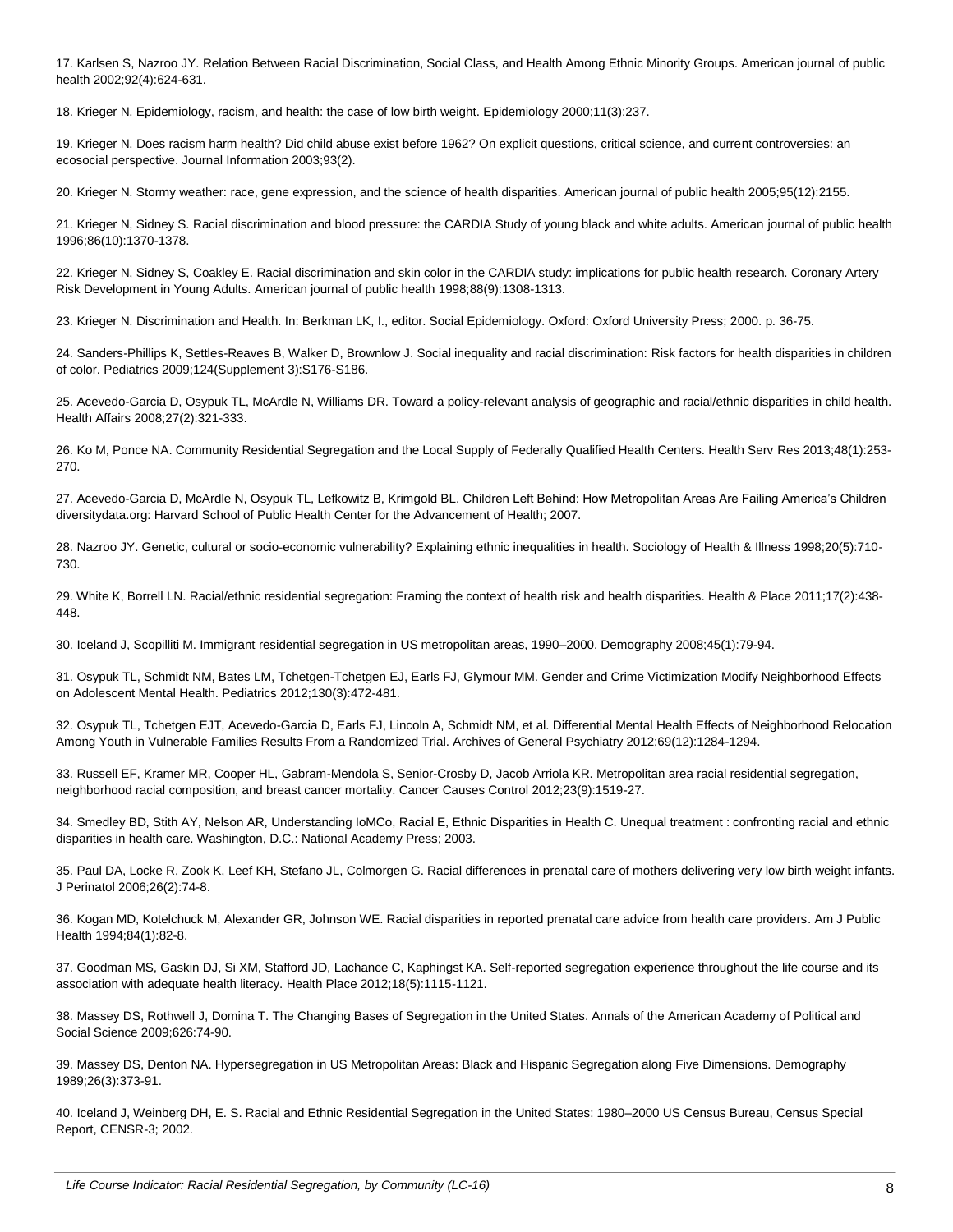41. Powell DL, Stewart V. Children. The unwitting target of environmental injustices. Pediatr Clin North Am 2001;48(5):1291-305.

<span id="page-8-1"></span>42. Acevedo-Garcia D, Lochner KA, Osypuk TL, Subramanian SV. Future directions in residential segregation and health research: a multilevel approach. Am J Public Health 2003;93(2):215-21.

<span id="page-8-0"></span>43. Sudano JJ, Perzynski A, Wong DW, Colabianchi N, Litaker D. Neighborhood racial residential segregation and changes in health or death among older adults. Health Place 2013;19:80-88.

<span id="page-8-2"></span>44. Bell JF, Zimmerman FJ, Almgren GR, Mayer JD, Huebner CE. Birth outcomes among urban African-American women: a multilevel analysis of the role of racial residential segregation. Social Science & Medicine; Social Science & Medicine 2006.

45. Williams, D.R. and Collins, C. Racial residential segregation: a fundamental cause of racial disparities in health. Public Health Rep. 2001 Sep-Oct; 116(5): 404–416.

46. Boustan, L.P. Social and Equity Issues: Racial Residential Segregation in American Cities. 2011, June; 319-339.

47. Nyborg VM, Curry JF. The impact of perceived racism: Psychological symptoms among African American boys. Journal of Clinical Child and Adolescent Psychology 2003;32(2):258-266.

48. Sanders-Phillips K. Assaultive violence in the community: psychological responses of adolescents and their parents. J Adolesc Health. 1997;21(6):356 –365

49. Grant KE, McCormick A, Poindexter L, et al. Exposure to violence and parenting as mediators between poverty and psychological symptoms in urban African American adolescents. *J Adolesc.* 2005;28(4):507–521

50. U.S. Department of Health and Human Services (USDHHS). Healthy People 2020: Disparities. Available at: http://www.healthypeople.gov/2020/about/disparitiesAbout.aspx Accessed on: July 15, 2014

51. Charles, CZ. The Dynamics of Racial Residential Segregation. Department of Sociology, University of Pennsylvania, Philadelphia, Pennsylvania. Annu. Rev. Sociol. 2003. 29:167-207.

52. Anderson L, St Charles J, Fullilove M, Scrimshaw S, Fielding J, Normand J. Providing affordable family housing and reducing residential segregation by income - A systematic review. *American Journal Of Preventive Medicine* [serial online]. April 2003.;24(3):47-67.

53 Engdahl, L, & Poverty and Race Research Action Council, (2009), 'New Homes, New Neighborhoods, New Schools: A Progress Report on the Baltimore Housing Mobility Program', *Poverty & Race Research Action Council*

54. U.S. Department of Housing and Urban Development. Fair Housing It's Your Right. Available at: http://portal.hud.gov/hudportal/HUD?src=/program\_offices/fair\_housing\_equal\_opp/FHLaws/yourrights Accessed on: July 15, 2014.

55. The Reinvestment Fund. Financing & Development: Pennsylvania Fresh Food Financing Initiative. Available at: http://www.trfund.com/pennsylvaniafresh-food-financing-initiative/ Accessed on: July 15, 2014.

56. Clarke P, Morenoff J, Debbink M, Golberstein E, Elliott M, Lantz P. Cumulative Exposure to Neighborhood Context: Consequences for Health Transitions Over the Adult Life Course. *Research On Aging* [serial online]. January 2013.;36(1):115-142

57. White K, Haas J, Williams D. Elucidating the Role of Place in Health Care Disparities: The Example of Racial/Ethnic Residential Segregation. *Health Services Research* [serial online]. June 15, 2012;47(3pt2):1278-1299.

58. McFarland M, Smith C. Segregation, Race, and Infant Well-Being. *Population Research & Policy Review*. June 2011;30(3):467-493. Available from: Health Policy Reference Center

59. Yang T, Shoff C, Noah A, Black N, Sparks C. Racial segregation and maternal smoking during pregnancy: A multilevel analysis using the racial segregation interaction index. *Social Science & Medicine* [serial online]. April 15, 2014;107:26-36.

60. Hearst M, Oakes J, Johnson P. The Effect of Racial Residential Segregation on Black Infant Mortality. *American Journal Of Epidemiology*. 1193;168(11):1247-1254.

61. Sims M, Rainge Y. Urban poverty and infant-health disparities among African Americans and whites in Milwaukee. *Journal Of The National Medical Association*. 1993;94(6):472-479.

62. Massey DS, Denton NA. The Dimensions of Residential Segregation. Social Forces 1988;67:281–315.

63. Ly, D. P., Lopez, L., Isaac, T., & Jha, A. K. (2010). How Do Black-Serving Hospitals Perform on Patient Safety Indicators?: Implications for National Public Reporting and Pay-for-Performance. Medical care, 48(12), 1133-1137.